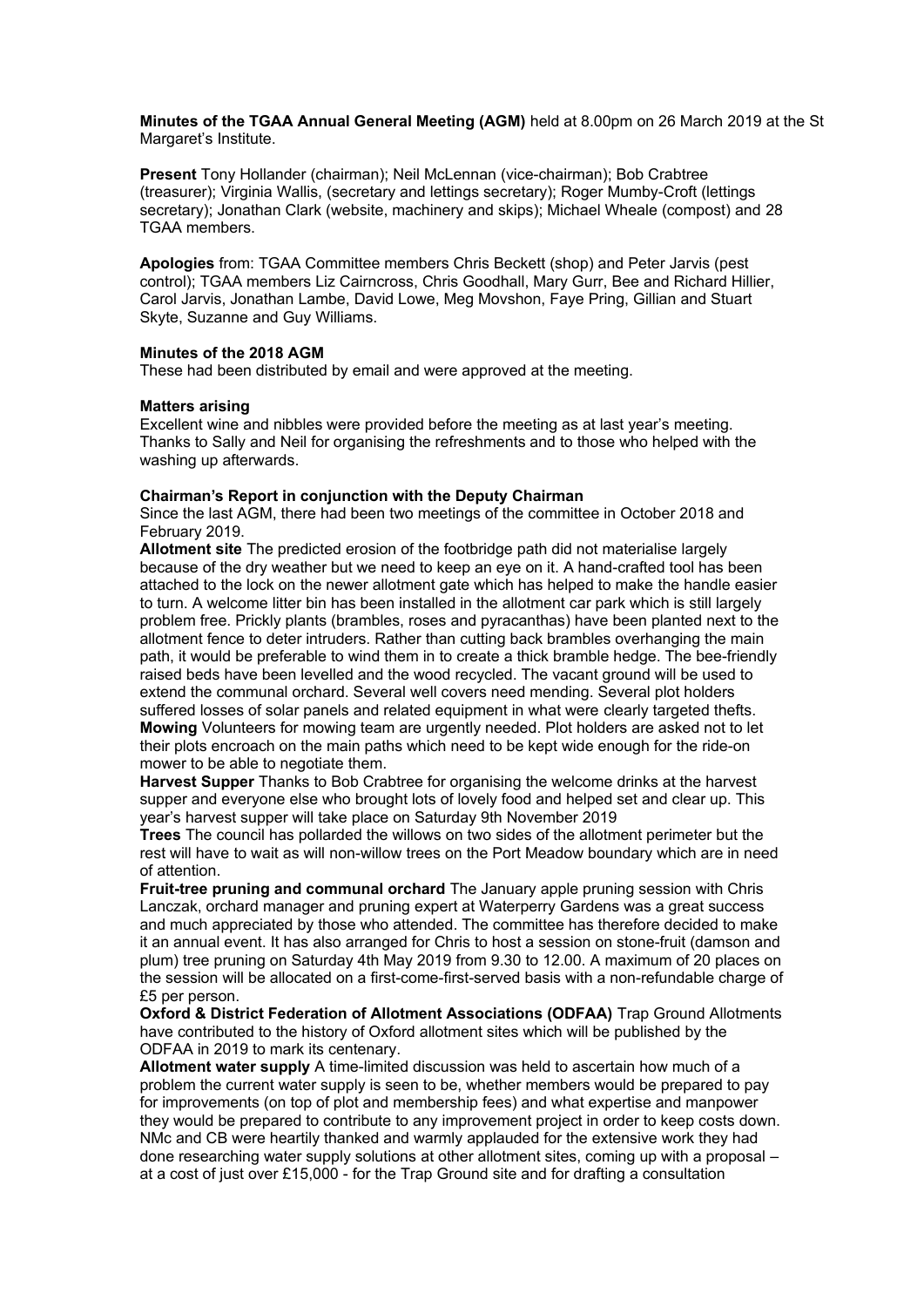document which was sent to members in advance of the AGM. There was general agreement that replacing our reliance on water from wells and making water available within easy walking distance of each plot would be very welcome improvements which members would be prepared to pay extra for. It was also agreed that people should be encouraged to install water butts on their sheds and that anyone putting up a shed after the date of the AGM should make a water butt an integral part of it. NMc and CB will be joined by volunteers with the necessary expertise to form a water sub-committee to look in more detail at the current proposal in order to present a fully-costed proposal for discussion at the October 2019 committee meeting and approval at the 2020 AGM.

## **Treasurer's report**

The accounts for 2018 were circulated. The Treasurer thanked Jim Moore for auditing the accounts. TGAA's main sources of income were fees of £4,638.50 and profit of £692.11 from the shop. The fairly substantial increase in expenditure on works – up to £3,334.20 from £1,985.56 in 2017 – was mainly down to extensive work improving the communal compost together with pruning of the communal orchard. By contrast, expenditure on machinery and site maintenance was half what was spent the previous year. The closing balance at 31st December 2018 was a healthy £12,628.56 but not enough to finance the current water supply proposal in full as we need to keep a minimum of £6,000 in reserve in case of mower failure. Doubling fees could raise £2,300.

## **Secretary's report**

**Seeds:** It is still possible to order seeds at a 50% discount from Dobies as there is no cut-off date for seed orders. Catalogues and order forms are available from the allotment shop. **Membership cards** are not compulsory but are needed to benefit from discounts at Yarnton Nurseries, Burford Garden Company and - new this year – Cassington Nurseries. Membership cards issued before the AGM will expire on 1 May 2019. New cards are available at the allotment shop.

**Plant sale and swap** Members brought, swapped and bought plants at the allotment shop during normal shop hours in May which worked well with the swapping element proving particularly popular. We'll do the same during all shop opening hours in May 2019.

#### **Lettings Secretaries report**

There are now 47 whole plots, 134 half plots and 24 quarter plots. The bad weather has delayed the usual spring inspection which will take place some time in April. However, plot holders of plots that are clearly in need of attention will be contacted before the inspection. There are currently 39 people on the waiting list which includes existing plot holders who want to take on an additional half plot. The lettings secretaries currently have discretion to allow an existing member 'in good standing' to queue jump but this was widely felt to be unfair. There was general agreement that while there is a waiting list existing plot holders will now not be able to have more than one whole plot and queue jumping will not be permitted.

#### **Website and machinery**

**Website** Let Jonathan know if you have any suggestions for improving it. **Shared equipment** The equipment is there to be used and was serviced in November so should be in good order. To find a keyholder, go to the website or check the allotment noticeboards.

## **Pest Control**

Foxes appear to be failing to keep the the rabbit population under control but there have been no requests for rabbit traps. Rat poison is available but there has been limited interest. The allotment site was deemed unsuitable for an owl box but a suitable tree was found on Burgess Field.

#### **Communal compost and bonfire**

David Haynes has done an excellent job in replacing the third compost bin with a more robust structure expected to last for another five to ten years. Members are asked to put weeds in the communal compost bins rather than on the communal bonfire as the function of the bonfire is to burn stuff which cannot be composted.